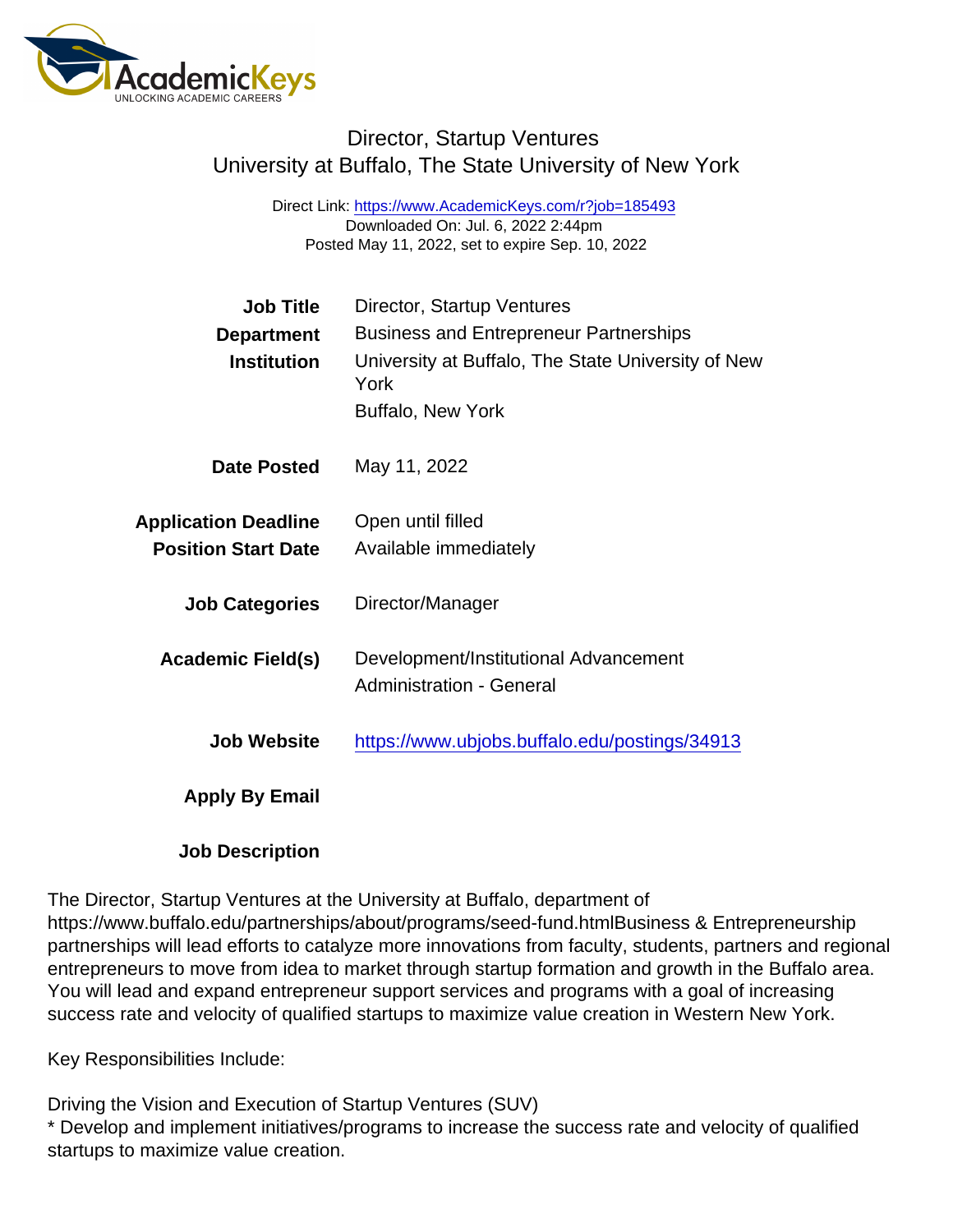# Director, Startup Ventures University at Buffalo, The State University of New York

Direct Link: <https://www.AcademicKeys.com/r?job=185493> Downloaded On: Jul. 6, 2022 2:44pm Posted May 11, 2022, set to expire Sep. 10, 2022

\* Empower the team to support and grow these initiatives

\* Monitor, track and report on progress

### Fund Management

\* Manage a \$13.5 million technology commercialization proof of concept and seed investment fund. Working with BEP Marketing team to develop marketing that will support the activities.

### Building an Effective Network

\* Build an effective network of mentors, advisors and entrepreneurs to advance the innovations to market.

\* Enhance collaboration and connections to the broader Western New York entrepreneur ecosystem.

### Leadership

\* Responsible for actively providing an inclusive environment through role modeling inclusive behaviors and providing equitable opportunities for all in the recruitment, interview, hiring, coaching and development, promotion and recognition of BEP employees.

\* Effectively manage, mentor, and develop the team.

You will be successful in this role if you are driven by making an impact in the community, finding creative solutions to get results, enjoy engaging with diverse perspectives, collaborating and influencing others, and are committed to the growth and development of your team. Outstanding Benefits PackageWorking at UB comes with benefits that exceed salary alone. There are personal rewards including comprehensive health and retirement plan options. We also focus on creating and sustaining a healthy mix of work, personal and academic pursuit - all in an effort to support your work-life effectiveness. Visit our benefits website to learn about our benefit packages.

About UBThe University at Buffalo is SUNY's most comprehensive public research university, and an outstanding place to work. UB amplifies ambition for faculty and staff by offering endless possibilities to achieve more. Here, people from all backgrounds and cultures challenge and inspire each other to discover, learn and succeed. Dedicated staff and engaged faculty collaborate to further knowledge and understanding, and develop tenacious graduates who are valued for their talents and their impact on global society. Visit our website to learn more about the University at Buffalo.

As an Equal Opportunity / Affirmative Action employer, the Research Foundation will not discriminate in its employment practices due to an applicant's race, color, religion, sex, sexual orientation, gender identity, national origin and veteran or disability status.